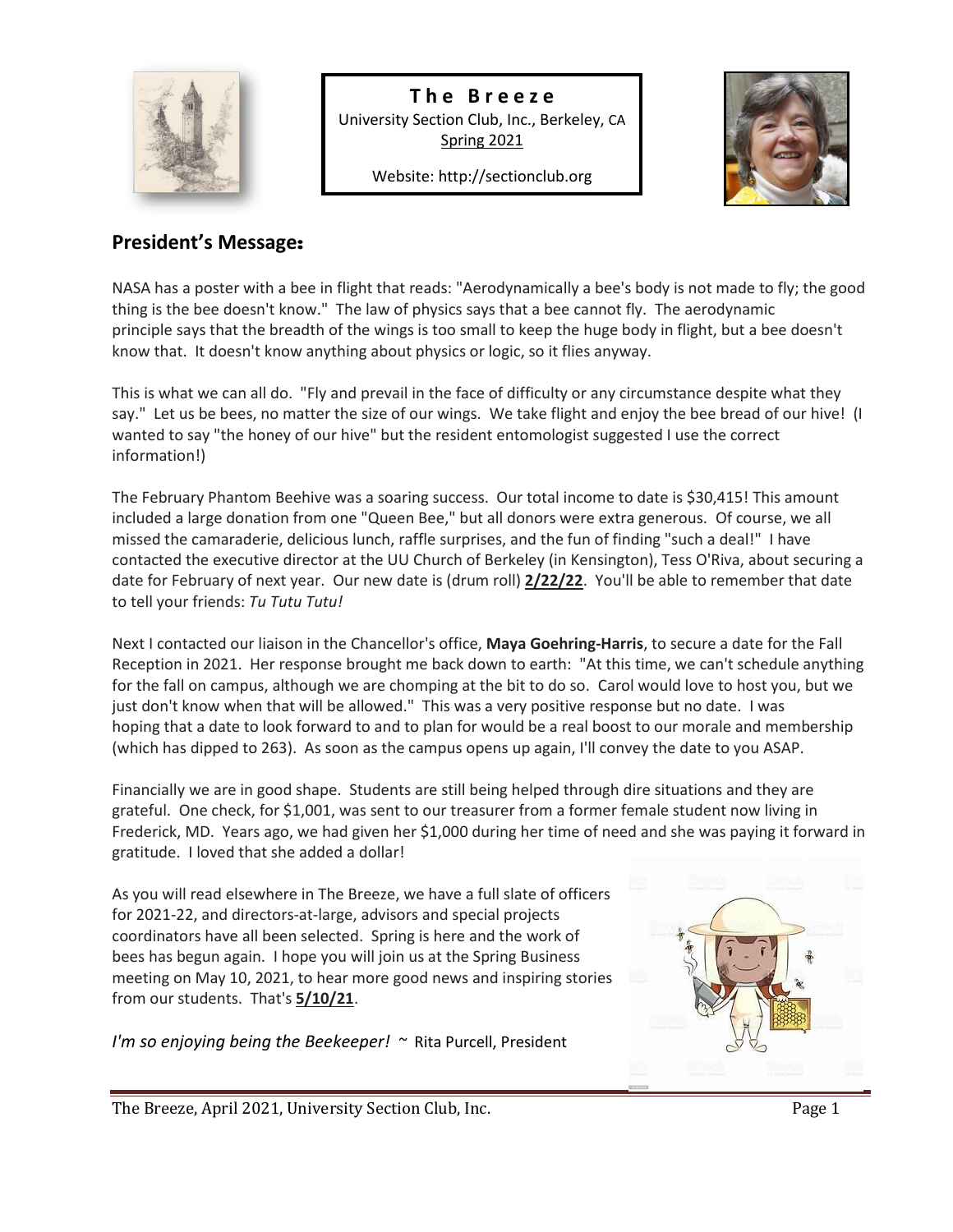## **Proposed Slate of Officers for 2021-2022**

The Nominating Committee presents an excellent slate of officers for the coming year.



**President: Rita Purcell** Even while working as a kindergarten teacher, Rita found ways to be involved with the Section Club: The International Student & Scholar Committee, the Equipment Loan Center, the Host Family Program, and before COVID, as a Scholar Information Meeting (SIM) speaker, representing the Section Club. Her Board jobs have included SOS liaison, treasurer, president, and now president again. Her four granddaughters, ages 10, 10, 10 and 8, keep her smiling and creating memories.



**President-Elect: Laurie Wu McClain** "I am delighted to join the Board as the President-Elect. I have been a member of the Book discussion group for the past four years but many years before that, I served on the National and local Boards of the YWCA which I know has a very close relationship with the Section Club. I am an attorney, and a grandma to two wonderful grand-daughters. I look forward to meeting all of you."



**Past President: Deirdre Bauer** This native of Ireland is a UC Berkeley retiree from the Electrical Engineering Dept. where she specialized in financial, staff and space management. She loves to travel, sing with her husband Robert in the Berkeley Broadway Singers, and spend time with her growing brood of grandchildren. She also enjoys gardening, photography, knitting, cooking, hiking, theater and movies, to name a few.



**Secretary: Barbara Peterson** Raised in Southern California, graduated from UCLA with a BA in Biology and from USC with an MBA, Barbara moved to Northern California in 1994 to accept a job with Lawrence Livermore National Laboratory from which she is now retired. She loves hiking, travel, cooking, gardening, reading and theater. She is a member of Bon Appétit and Book Discussion sections. Barbara has served two previous terms as Secretary and one as Secretary-elect.



**Secretary-Elect: Connie Miller** earned her degree in Management from St. Mary's College of California and is a licensed real estate broker. She retired from UC Office of the President as a Real Estate Officer. She serves on the Executive Board of the President's and Regents' Retirement Association. Connie enjoys her children, grandchildren, bridge, gardening, and travel.

The Breeze, April 2021, University Section Club, Inc. The Page 2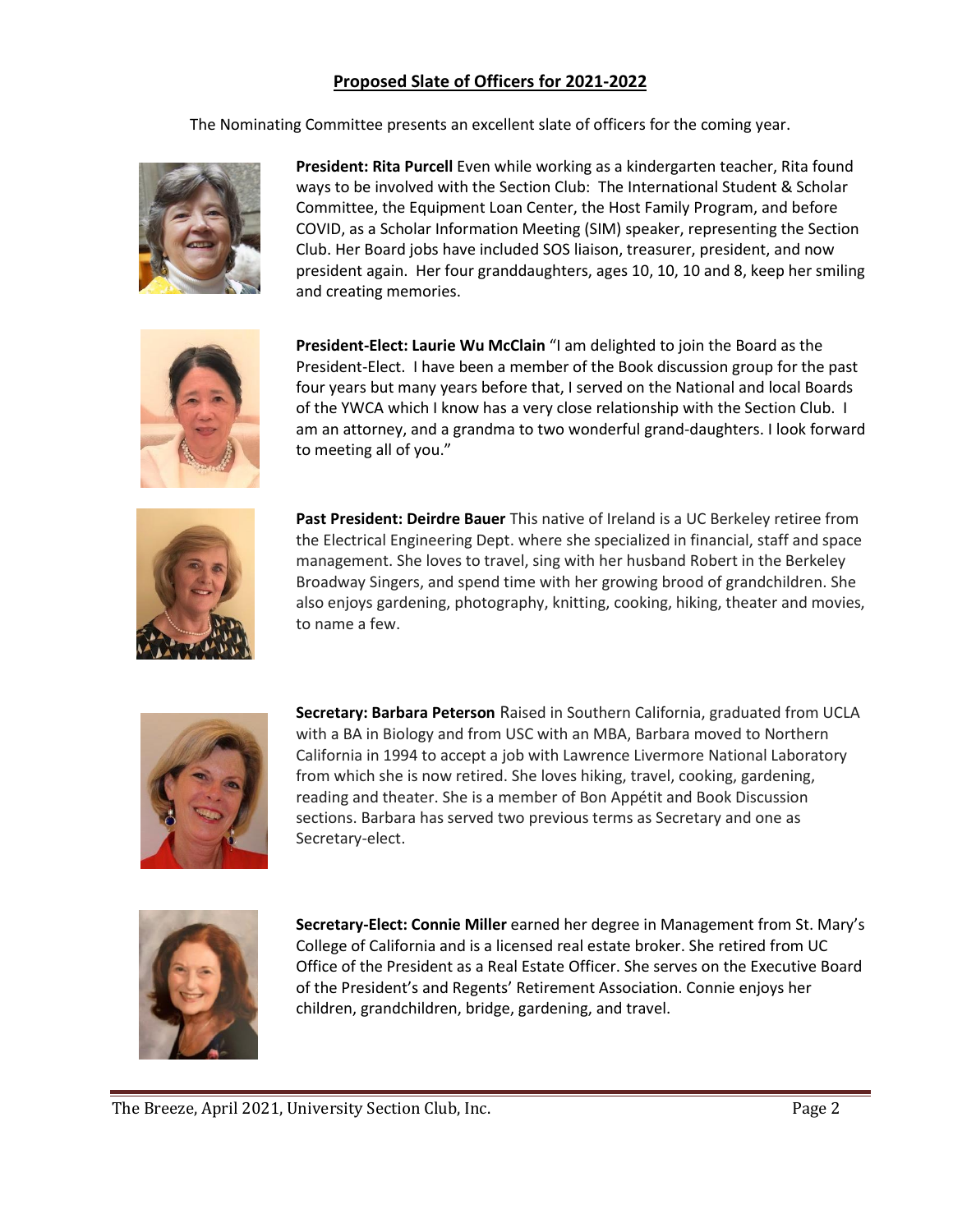

**Corresponding Secretary: Janice Lieu** has been a member since 1988 and received a Bachelor of Science in Nursing from the University of British Columbia. Since January 2017, she has had a second home in Bowles Hall Residential College and enjoys talking, baking and gardening with the students. She is the mother of three adult children and three grandchildren.



**Treasurer: Claire Phillips** is a graduate of UC Berkeley in English and Business Administration. She is a CPA and lives with her husband Scott in Lafayette where they raised a son and daughter who are now young adults. She has enjoyed her involvement on the Section Club board and is a member of Bon Appétit.



**Treasurer-Elect: Emily Ladner** is a fourth generation Bay Area native who spent the latter part of her career at UC Berkeley, lastly as a Retirement Analyst. She enjoys being co-chair of the Book Discussion section and is a member of the Birding and Walking sections. In summer she often spends time in a cabin in the Sierra on a family property.

## **Section News**

#### **Birding**

In March, our first in-person meeting, we went to Shimada Friendship Park in Richmond and walked south along the shoreline and back finding 3 or 4 dozen species. We'll visit Miller-Knox Regional Park in Point Richmond in April and Briones Regional Park in May. Rather than carpooling from Berkeley at 9 am, we have been meeting at the designated location at 9:30 am. *~ Ruth Tobey*







#### **French**

The French Section has been Zooming along every month during the past year. We have been conversing together in French on a variety of topics suggested by our members and enjoying lively general conversation as well. In April we will have a presentation by our member, **Genevieve Boissier-Dreyfus**, about her childhood in Morocco. *~ Ellie Hahn*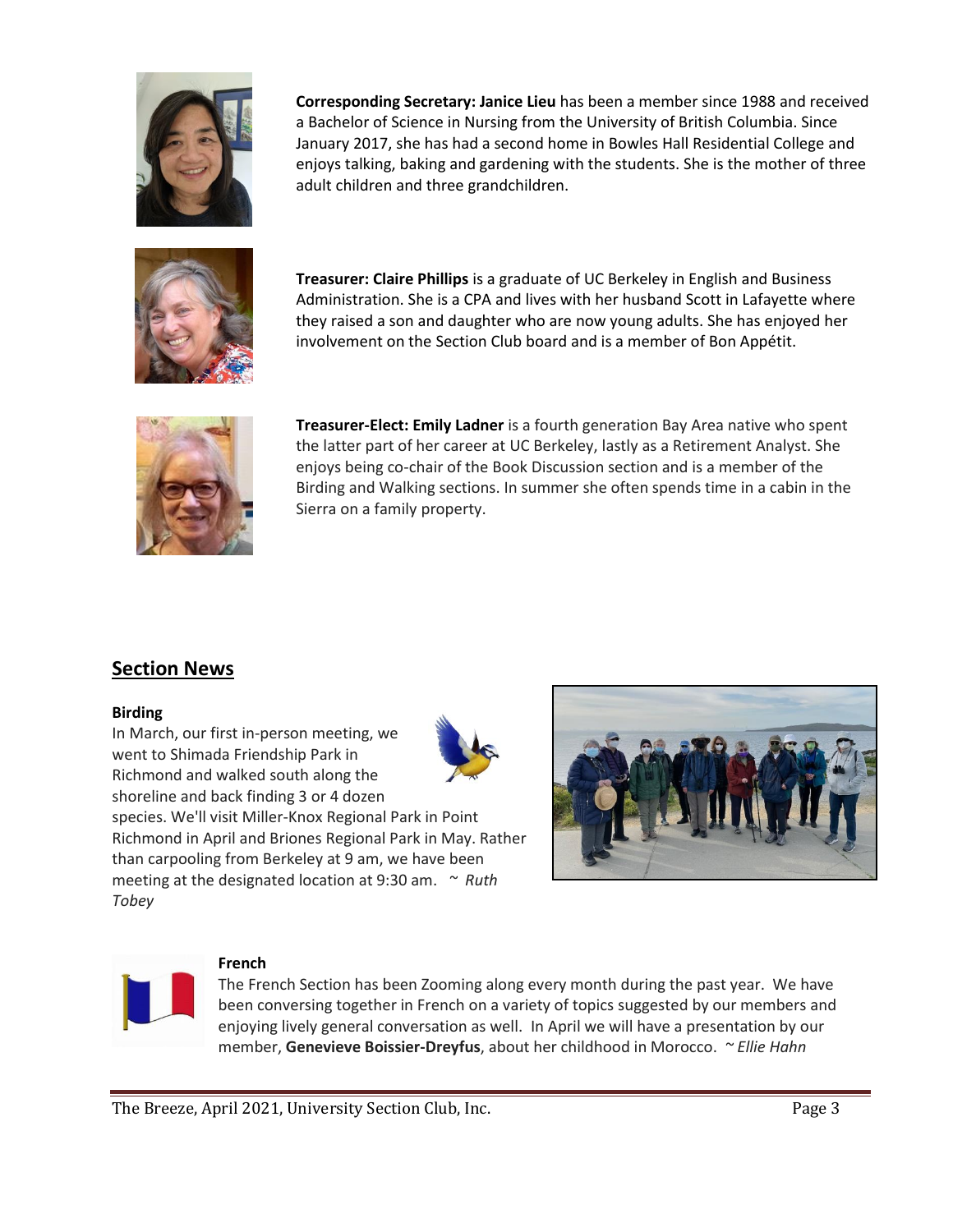### **Music**

We began meeting by Zoom in November to visit with each other. In December we were treated to a short program of music by Pachelbel and Bach by **Barbara-Sue White**, playing on her small home organ. In January, **Mary-Ellis Adams** sang the Patsy Cline song "She's Got You", enhanced with props! In February, **Mary Kay Duggan** and **Thea Davison** played a four hands piano suite of 12 short pieces by Georges Bizet



called Children's Games. In March, **Pate & Judy Thomson**, fiddle and piano, respectively, played some toetapping Scottish tunes. In April, **Ben Borson**, flute, and **Bill Rudiak**, piano, played music by Robert Schumann and Carl Reinecke. In May we hope to meet at the home and garden of **Emily Benner** for a concert of Robert Schumann's String Quartet No. 2, Op. 41/2. The quartet members are: **Miwako Tomizuka**, violin, **Darien Cande**, violin, **Ayako English**, viola, and **Lin Barron**, cello. *~ Mary-Ellis Adams*



#### **Sew & So**

The Sew & So Section has been Zooming faithfully thanks to our "Zoom master" **Susie Bailey**. We have enjoyed seeing what people are working on and having some delightful and interesting conversations. It has been wonderful to maintain the contact with quite a few of our members. We are keeping fingers and needles crossed that next Fall we may be able to return to meeting in person! *~ Ellie Hahn*

#### **Writer's Workshop**

In January's Breeze we included information about **Sally Patterson Tubach**'s new book, **The Grande Dame and Hitler's Twin: A Comedy of Errors**. **Linda Malm** sent in this review:

"As a member of the Writer's Workshop, I was familiar with parts of the book, which were shared at our meetings while it was still a work in progress. Published in October 2020, the story left me feeling emotional. The ending especially touched me. The final chapters were wonderful, with healing, forgiveness, and love. I read the last page very slowly because I didn't want the book to end. I felt sad because I didn't want to say goodbye to all the characters who had become like friends to me. They all had their human flaws, but the ending was such a 'coming together'. Until the final chapters, I wondered, how could the story possibly be resolved? But it was, and beautifully". [T*he book can be purchased at Amazon.com*].

## **Message from the Club Historians to the Executive Board, Directors at Large, Committee Chairs, Grant Committees and Section Chairs:**

Your two historian/archivists, **Joan Jenkins** and **Linda Vida**, have agreed to continue on for another year. We have not been able to work on the Section Club files at the Tang Center or the Bancroft Library due to the pandemic, but we are eager to start working again once we can return to campus.

Please be sure to keep all of your binders intact so that we have complete sets of minutes, The Breezes, treasurer's reports and all paperwork pertinent to the business of the Section Club. When in doubt, do not throw out! We want to be sure that all of your hard work, albeit virtual, during the pandemic is properly "memorialized" in our records. We look forward to seeing you all in person, when we can meet again.

Please do not hesitate to contact Joan or Linda with questions.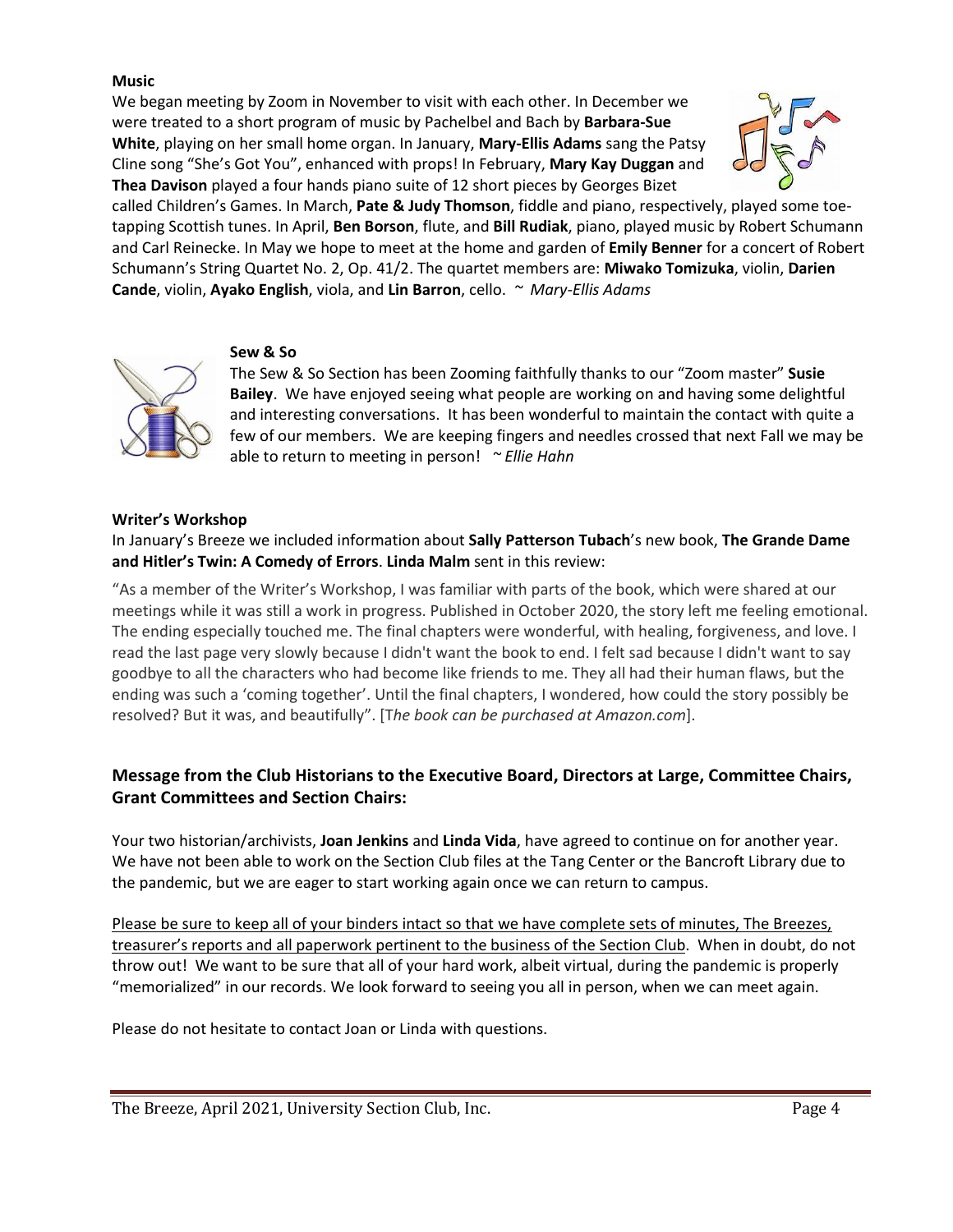# **Section Club Philanthropy**

### **SOS – Services Offered Students** – Trish Hare and Dorothy Kaplan, Co-Chairs

The **SOS Spring Business Meeting** will be on **Wednesday, April 21st, 10 am - Noon** by Zoom. We will vote on proposals from our campus programs: HOPE Scholars, EOP, Veterans, Student/Parent Program, Tang Health Center and others. Annually, these programs seek grants to fund special equipment or to start a new project. This meeting is open to all Section Club members and we urge you to attend in order to become better acquainted with the value of our club! **If you are interested in attending the meeting, please contact Trish Hare for the Zoom link information.**

### **Student Grants** – Sonja Marken Vélez and Julia Wenk, Co-Chairs

In mid-March, after several quiet months with no requests, Student Grants received in the space of a week two new requests for financial help. One of the requests came from a graduating senior with a GPA of 3.85, whose laptop was damaged when she accidentally spilled a glass of water on it, preventing her from completing assignments and participating in online classes. This caused her much stress, adding to worries about her youngest son who needed a special medical appointment at the Los Angeles Children's Hospital. She received \$1,500 to replace her computer and thanked the Section Club for its generosity :

 *"This money will not only allow me to purchase a new laptop, but it will allow me to continue to take full advantage of my education here at UC Berkeley. No words can ever express my gratitude…."*

 At the beginning of the academic year and into December we saw many requests for aid. After the winter break it was unusually quiet, but experience has shown us that as each semester draws to a close, request activity increases. In the coming weeks we expect to receive more requests. It has been a difficult year for the students. We are thankful that Student Grants can help alleviate financial stress and we are grateful for the donations received from our membership which enable us to provide aid. Since the start of our fiscal year on July  $1<sup>st</sup>$  we have awarded 13 grants totaling \$18,633.

**Donations to our student philanthropies** (Student Grants, SOS - Services Offered Students Project Fund or Sylvia Elberg Emergency Fund, or the General Fund) are always gratefully accepted. You may make checks payable to University Section Club, Inc. and mail to: Claire Phillips, Treasurer, University Section Club, or pay electronically through Cheddar Up [https://section-club-annual-dues-and](https://section-club-annual-dues-and-donations.cheddarup.com/)[donations.cheddarup.com](https://section-club-annual-dues-and-donations.cheddarup.com/)

**Cheddar Up** allows the payor to use a credit card or electronic transfer to make a donation *and* to pay the fee, instead of the club. The fee for using a **credit card** is 3.5% of the transaction, plus 45 cents, **or**  you can pay using an **electronic transfer** from your bank account, also for 45 cents. You do not need to set up an account for payment. If you have questions, please contact Treasurer Claire Phillips.

The Breeze, April 2021, University Section Club, Inc. The Breeze, Page 5